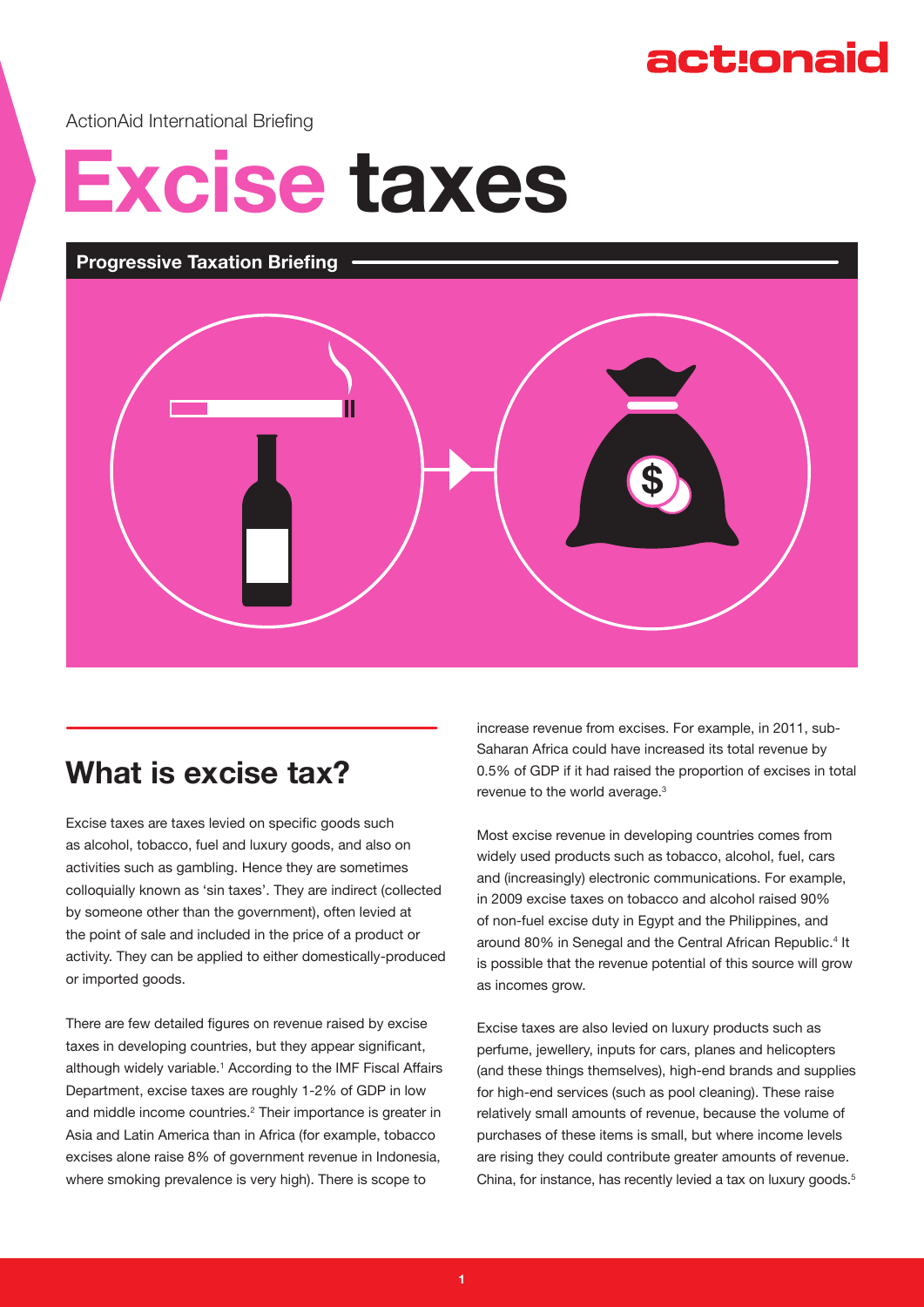As well as raising revenue, excise taxes, particularly on alcohol and tobacco, are used to attempt to influence behaviour and realise wider social objectives, on the grounds that higher prices tend to discourage consumption. This seems to be an effective strategy. The World Bank says that "raising taxes on tobacco products is one of the most costeffective measures to reduce consumption of products that increase mortality, while also generating substantial domestic revenue for health and other essential programmes."<sup>6</sup>

Taxes on fuel are key to the progressive taxation debate, as domestic fuel (e.g. kerosene) is essential for most poor people, and many poor people rely on public transportation, where fares rise when fuel taxes rise. They are also often politically important, with proposals to increase fuel taxes generating protests, for example in 2018 in South Africa, Haiti, and Kenya. Fuel taxes are most often applied to fuels used for transport, such as petrol and diesel. Because this raises the cost of transporting goods, it affects the whole economy. Fuels for domestic heating and lighting (such as kerosene), crucial to many low-income households, are often taxed at lower rates or exempted. Fuels for agricultural or industrial vehicles, and for electricity generation, are also usually taxed at lower rates.<sup>7</sup> Fuel taxes range from as much as 70% of the retail price (e.g. in Turkey and the Netherlands) to zero. Fuel taxes also carry the policy objective of influencing behaviour, this time in order to reduce consumption of carbon-emitting products for environmental reasons.

### **How can excise tax be made more progressive?**

Because they are indirect taxes borne by consumers and (usually) flat-rated, excise taxes are inherently likely to be regressive, in the same way as VAT. An IMF staff policy paper calls them 'especially regressive', even compared with other indirect taxes such as VAT.<sup>8</sup> However, when the identity of the consumers of the taxed items, and the possibility of exemptions are taken into account, the progressivity of excise taxes becomes complex.

On luxury goods such as yachts, perfume and jewellery, excise taxes are likely to be *progressive*, as they are likely to

be bought only by the very well-off. It is the taxes on goods consumed in high volumes – such as cigarettes, alcohol and fuel – that are the regressive ones. As we have seen, the bulk of excise tax revenue is raised from these latter sources. Even here, there are complexities.

While excise taxes on tobacco and alcohol tend to fall more heavily on people with low incomes in developed countries, this is not so strongly the case in developing countries.9 Speculation would suggest that this might be because poorer people consume less of the taxed products because they cannot afford them; informal home-produced alternatives to tobacco and alcohol products are more widely available in developing countries, as smuggled products may be also.

There is a marked gender difference: far more men than women worldwide buy tobacco and alcohol. Therefore these excise taxes impact men more than women. However, this may sometimes simply mean men reserving a higher proportion of household income to buy the products, reducing the money available for things like school fees and food.

Fuel taxes are likely to be regressive, as fuel is essential for domestic use and for the transport of people and products, affecting everyone, however poor. Taxing fuel for private cars is likely not to be regressive in most low income countries, but may be hard to separate out from other transport fuels. Excise taxes on domestic fuel are likely to be gender- as well as income-regressive, as women are responsible for most cooking.

Excise taxes have their advantages and disadvantages, from the point of view of social justice. The advantages include:

- They have significant revenue potential.
- The revenue is relatively easy to collect.
- They can be used to generate behaviour change for wider social and environmental objectives, e.g. concerning public health.

The disadvantages include:

- They may be highly regressive.
- Excise taxes on fuel may increase the price of this essential item (and other items too, because of increased transport costs) beyond the reach of poor people, if there are no exemptions.
- Price differences may promote smuggling from neighbouring countries that do not levy these taxes. This risk is particularly cited for alcohol and cigarettes.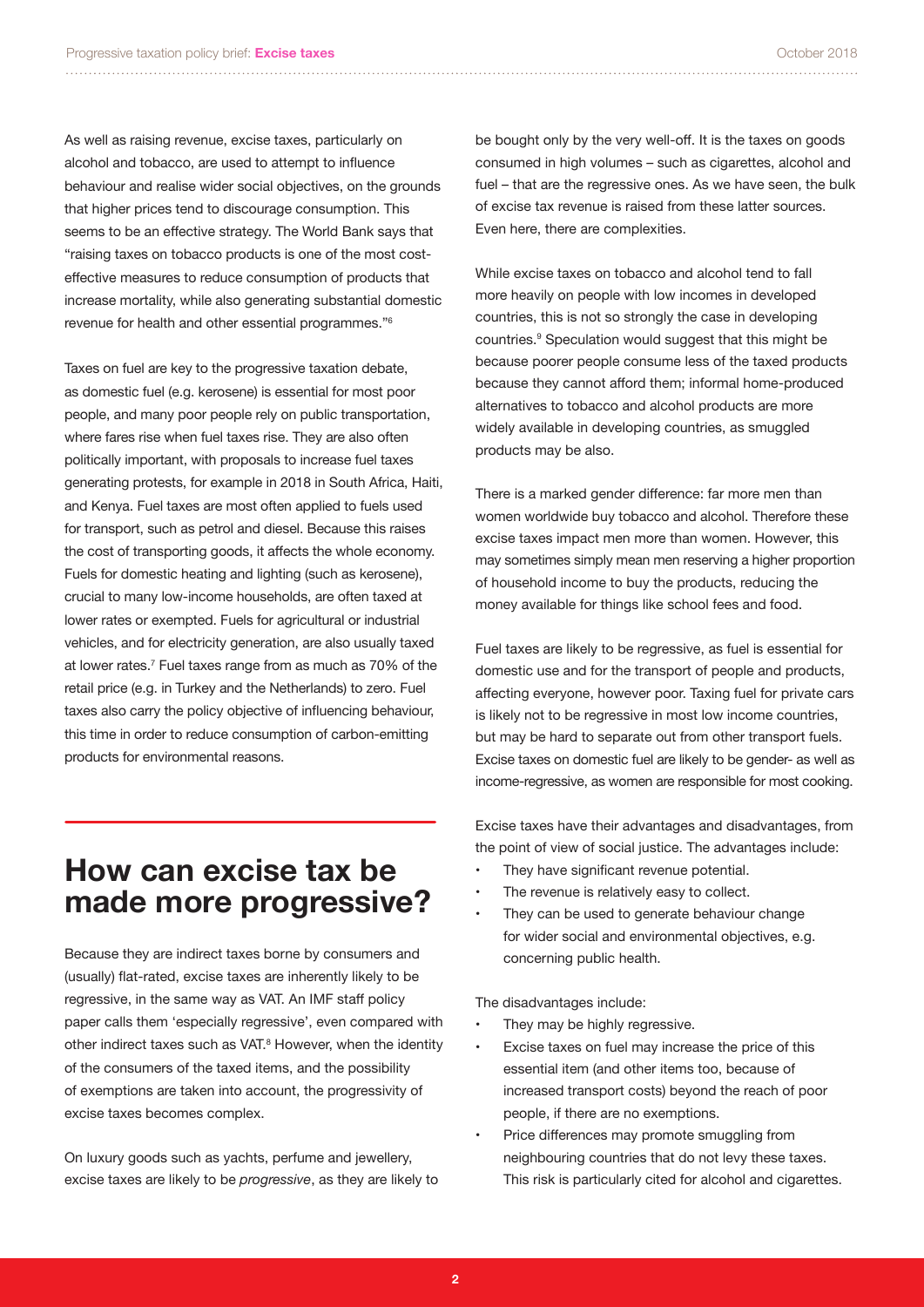However, research shows that the risk is overstated, and indeed that in the case of cigarettes, tobacco companies themselves not only put forward the argument that smuggling is a risk as a justification for opposing the tax, but also may sometimes be complicit in the smuggling.<sup>10</sup>

on use of social media and money transactions by mobile phone (which has sparked a massive public backlash).<sup>13</sup> In **Bangladesh**, bank deposits are taxed, with higher rates for larger deposits. Air tickets are also taxed, as are tobacco products and alcohol.<sup>14</sup> The **Philippines** has recently levied a tax on sugary drinks.<sup>15</sup>

## **Examples of good and bad uses of excise tax**

#### **Some examples of what is taxed through excises**

In **Zimbabwe**, excise taxes are applied to tobacco, alcohol, fuel (petrol, diesel and illuminated kerosene), second-hand motor vehicles, and airtime (on mobile phone networks).<sup>11</sup> This last tax is gaining popularity in African countries but is very controversial because of its impact on the poor. In **Mozambique**, excises are levied on planes and boats, 'air vehicles without engines', and second-hand clothes, as well as tobacco and alcohol products.12 **Uganda** imposed a tax

#### **Regressive and progressive fuel taxes**

A 2009 study of the potential impact of a 10% fuel price hike in **Costa Rica** found that it would be progressive on petrol, and regressive on diesel (because many poor people relied on buses) and on other fuel products.<sup>16</sup> In 2009 in **Kenya**, the top decile spent more than 10% of its income on private transport, the third richest 2% and all lower deciles much less – a tax on fuel for private transportation was therefore progressive. However public transport had a different pattern, with the highest usage by middle income classes. Even if fuel for private and public transport were both taxed at the same rate the result would still be slightly progressive.<sup>17</sup> A study in **India** found that a fuel tax would be progressive, but a tax on kerosene would be regressive.<sup>18</sup>

## **Recommendations**

#### **Governments should:**

- *• Carry out impact assessments before levying excise taxes, with a particular focus on women and poor people, to ensure these groups are not disproportionately affected.*
- *• Charge higher excise duties on luxury products, as these tend to be progressive, and lower ones on products that poor people buy, as these tend to be regressive.*
- *• Ensure that there are exemptions for domestic fuel (such as kerosene); and other fuels if impact assessments suggest this is appropriate.*
- *• Consider excise taxes' potential for achieving wider policy objectives, such as improving public health or reducing carbon emissions.*
- *• Consider harmonisation of excise taxes between groups of neighbouring countries, to reduce incentives for smuggling.*

**This is one of a series of briefings on Progressive Taxation published by ActionAid International in October 2018. You can find them at www.actionaid.org/taxpower**